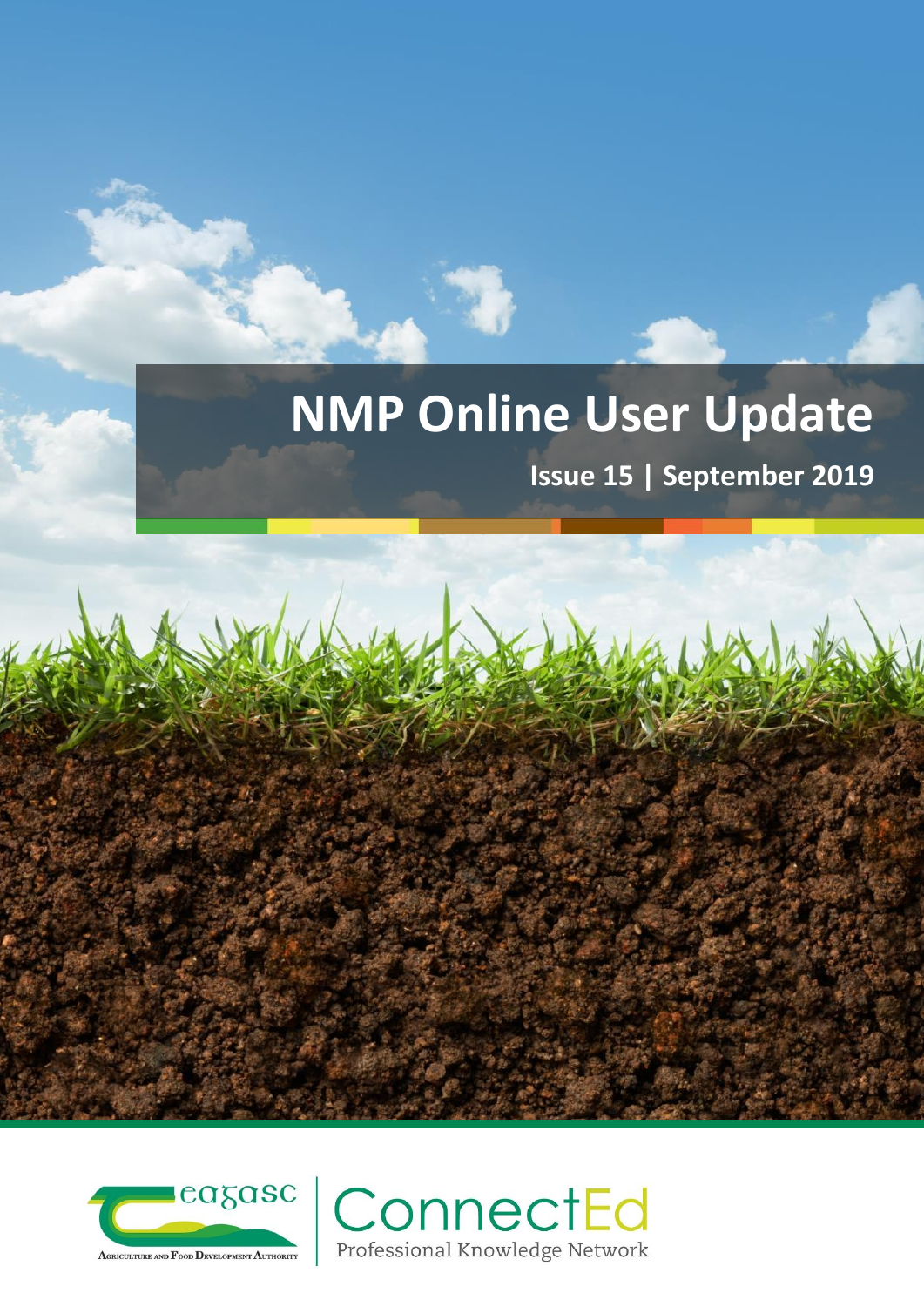# **Table of Contents**

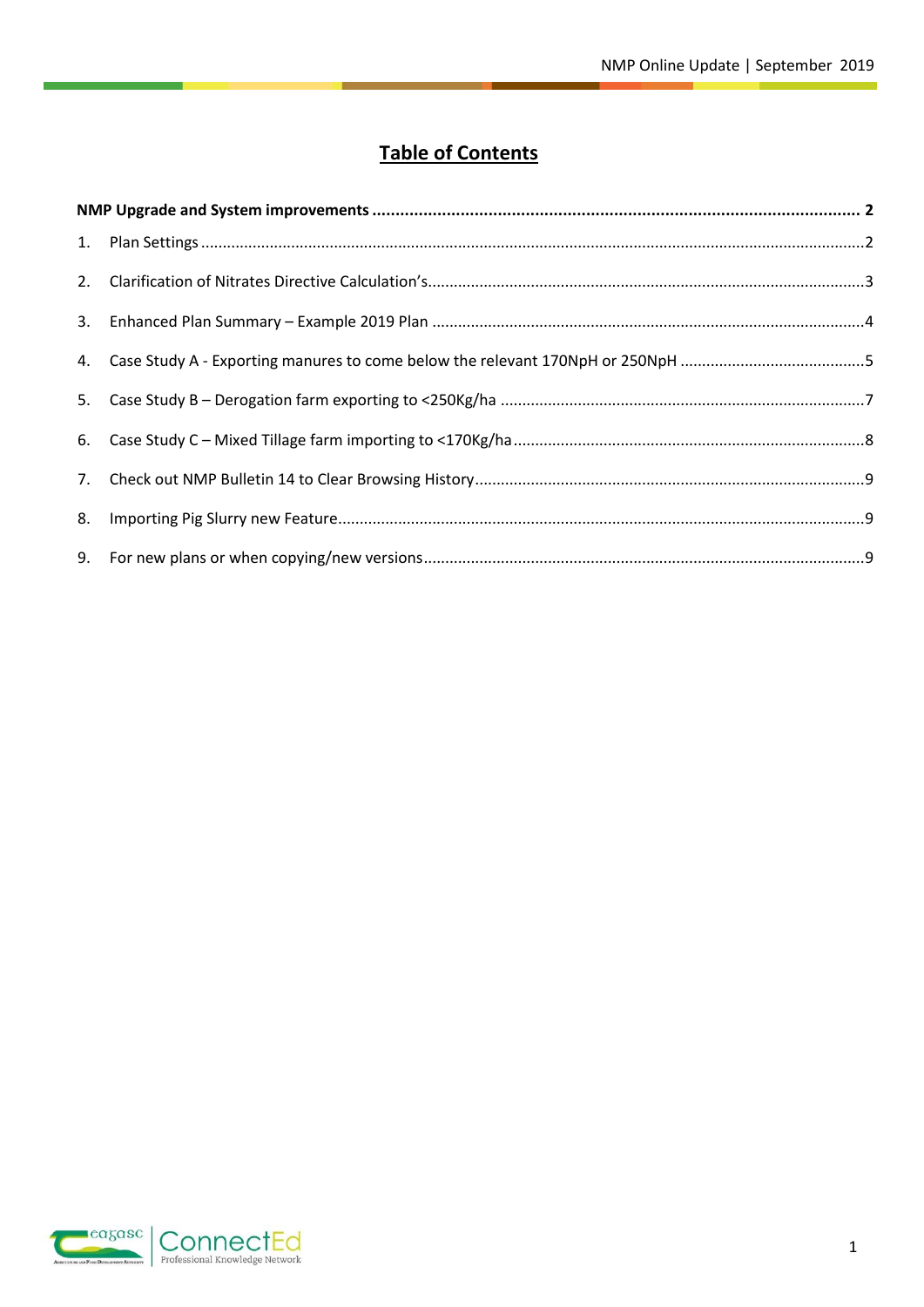# <span id="page-2-0"></span>**NMP Upgrade and System improvements**

NMP online has been undergoing substantial improvements in recent months and these are outlined in this bulletin. NMP online will continue to undergo a series of improvements following stakeholder consultation over the coming months.

**All users are advised to clear the browsing history on the internet providers they use (Section 7).**

#### <span id="page-2-1"></span>**1. Plan Settings**

The Nitrates Directive SI 605/2017 for calculating fertiliser allowances for farms assumes the following:-

- a) For the purposes of the determination of the grassland stocking rate in tables 12, 13A and 13B the previous calendar year's stocking rate data shall be used to calculate the allowances on the current years land and crops.
- b) Therefore, last year's Grassland Stocking Rate GSR is used to set the allowances in the current year's plan for the current year's crops and land areas.
- c) For tillage crops the allowances are based on this year's crops.
- d) In plan settings under the title, , "Use Historic Grassland Stocking Rate," users must select, "Yes" for any plans 2018 onwards
- e) Insert GSR from the previous year to the plan so if a 2019 plan, then put in the GSR from 2018. The GSR is in the units of Kg N/Ha.
- f) The GSR is the figure of N from Grazing livestock divided by the grassland area as declared on BPS. This may have to be worked out manually. Exclude any import or exports from this figure.

| <b>Plan Settings</b>                                           |                          |              |
|----------------------------------------------------------------|--------------------------|--------------|
| <b>General Settings</b>                                        | <b>Optional Settings</b> | <b>Units</b> |
| <b>Herd Number</b>                                             | A11111111                |              |
| County                                                         | Galway                   |              |
| Plan Safety                                                    | No                       |              |
| Limit N&P allowed<br>to 170 Kg Level                           | No                       |              |
| Use Historic<br>Grassland Stocking<br>Rate                     | Yes                      |              |
| Insert GSR/ha from<br>previous year                            | 100                      |              |
| Previous years Net<br>WFSR/ha (excl<br>Imports and<br>Exports) | 100                      |              |

In addition to the bullet points above:

- "Use Historic Grassland Stocking Rate" as the GSR from the year previous to the plan year
- "Insert GSR/ha from the previous year" is in the units of Kg N/Ha (NB Excludes imports and Exports)

GSR = Total N produced by grazing animals on the farm Previous Year Grassland Area Farmed Previous Year (HA)

 The "Previous year's Net WFSR/ha (excl Imports and Exports)" is in the units of Kg N/Ha (NB Excludes imports and Exports).Whole Farm Stocking Rate = WFSR

Net WFSR = Total N produced by animals on the farm Previous Year Total Area Farmed Previous Year (HA)

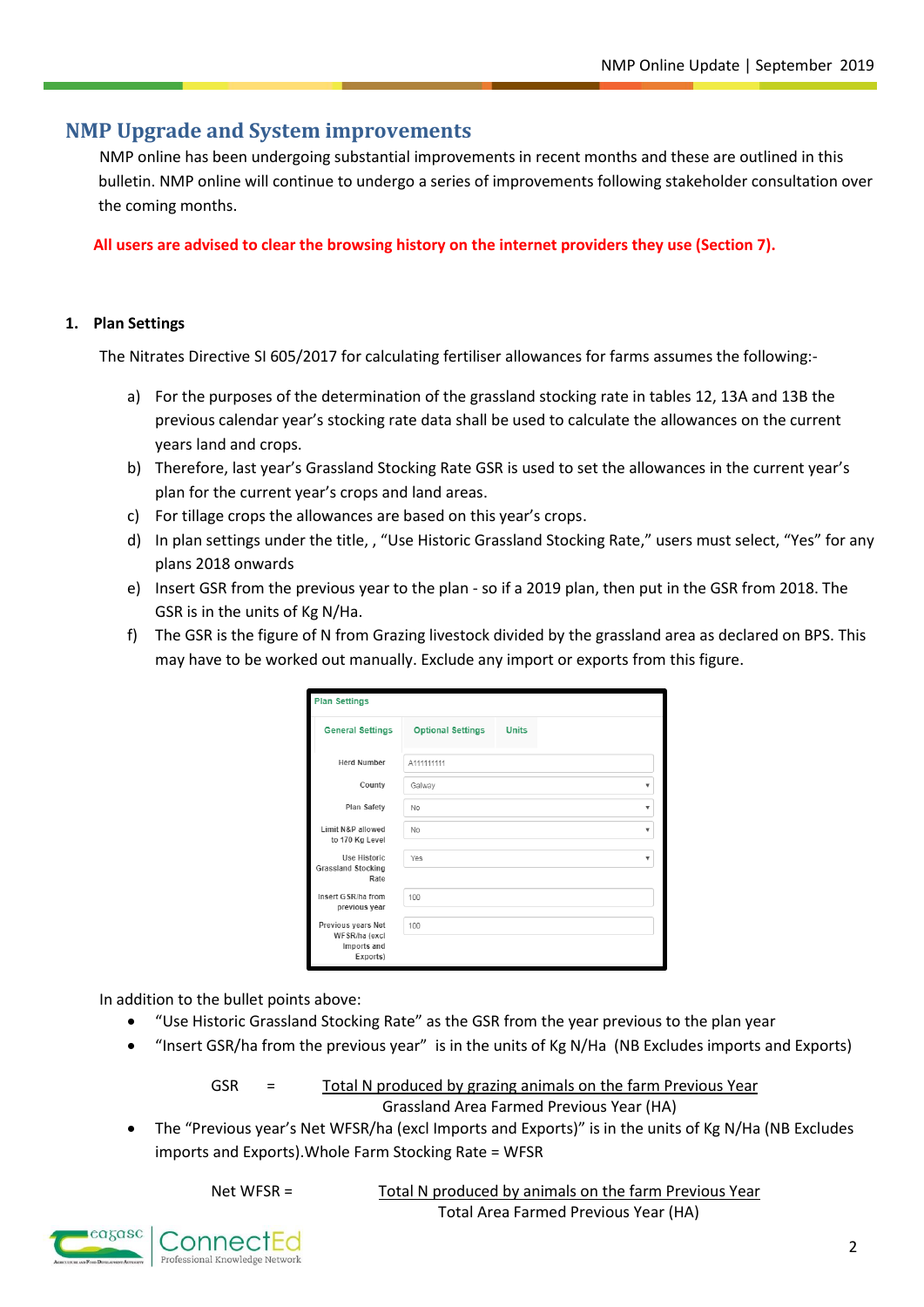- The "Previous year's Net WFSR/ha (excl Imports and Exports)" Kg N/Ha is the figure of N/ha from All livestock over the Total farm area as declared on BPS (include bovines, ovines, equines and any pig/poultry). This may have to be worked out manually. Exclude any import or exports from this figure.
- A warning will appear where the Nett WF SR has been inserted. **Warning!** The Planned Stocking rate may not allow the amount of manure indicated to be imported in subsequent years - Plans imported relate to current year only – This warning means that as the years change that the level of import allowed needs to be calculated annually.

# <span id="page-3-0"></span>**2. Clarification of Nitrates Directive Calculation's**

To help users calculate the amount of manures that can be imported to reach the 170 NpH limit and in accordance with Nitrates Directive SI 605/2017 for calculating this limit **See section 3 - 6 for details on how this will work.**

- a) The amount of livestock manure applied in any year to land on a holding, together with that deposited to land by livestock, shall not exceed an amount containing 170 kg of nitrogen per hectare. Where imported livestock manure is to be applied to the land on the holding, calculations shall be based on the "Previous year's Net WFSR/ha (excl Imports and Exports)" that the user inputs to settings; plus any imports minus exports in the current year's NMP.
- b) NMP online has this facility to help users ensure that the as per (Section 1); above that the allowances in the current year's plan and the current year's crops and the current year's N indices are based on the previous year's GSR.
- c) Animal manures cannot be imported onto derogation farms; however non-animal manures (referred to in NMP Online as Custom Non Animal) can be imported onto all farms as long as there is "certified analysis on a fresh weight basis" available, and any available N and P replaces chemical N and P on the holding.
- d) When users now create a new version, new copy or new plan (for 2018 onwards); there will be a warning message that will appear. To remove this warning, go to "Plan Settings" and complete the last 3 sections in the screen grab above.

**Warning!** Previous year's stocking rates need to be used for all plans with the exception of New Derogation Applications - Go to "Plan Settings" to enter previous years GSR figures

There are a few factors that separately; can limit the import of organic manures onto farms:

- The maximum chemical N permitted on the farm. This chemical N used plus the available organic N imported must be less than this figure
- The maximum chemical P permitted on the farm. This chemical P used plus the available organic P imported must be less than this figure
- The 170 N/ha figure and as discussed above in point (b) this is based on the previous year's nett WF SR and this year's imports/exports.
- Maximum chemical P allowed and maximum organic N (170 NpH limit); are the two most common limiting factors.

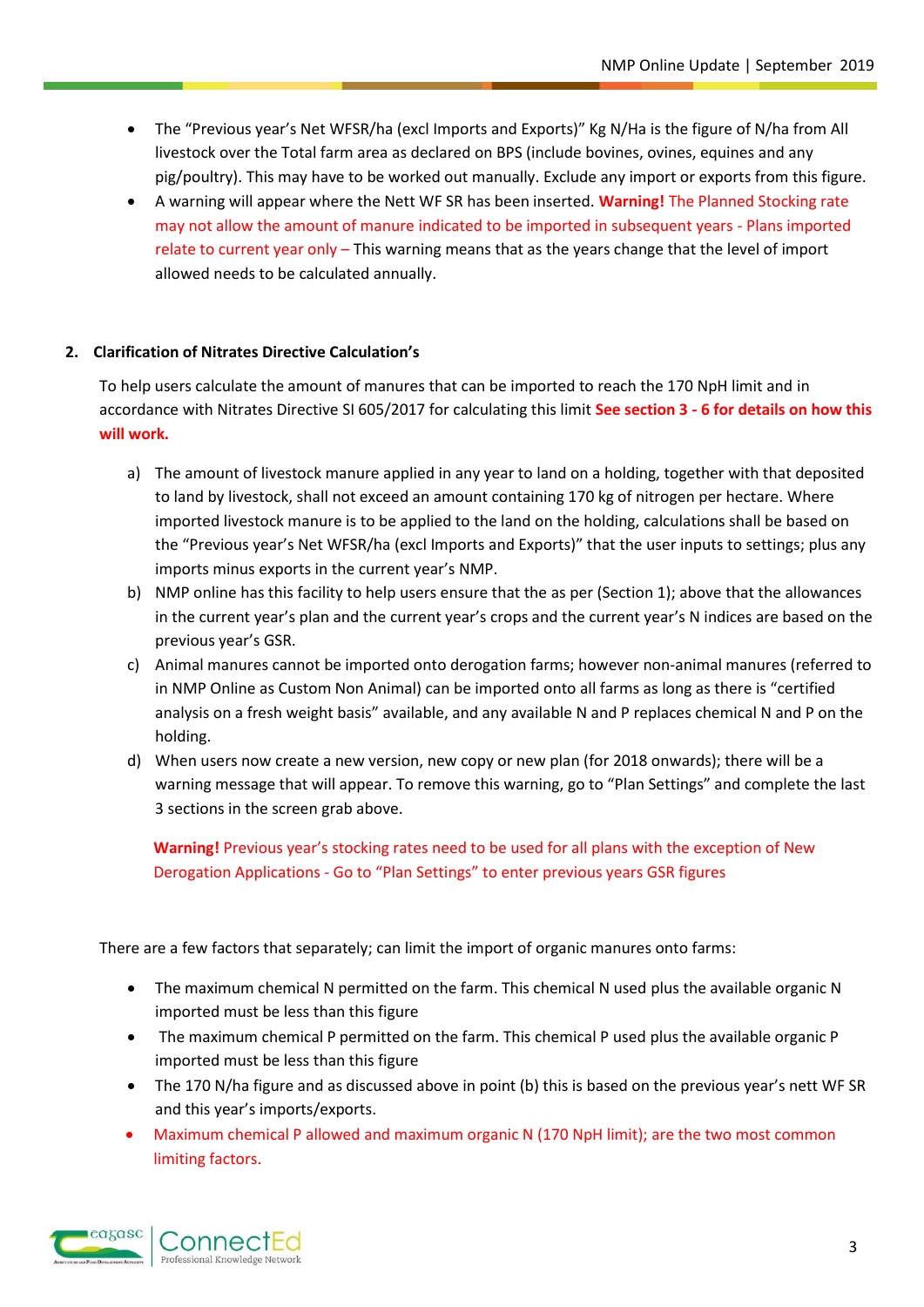### <span id="page-4-0"></span>**3. Enhanced Plan Summary – Example 2019 Plan**

| <b>Plan Summary</b>                  | Planned Stocking Rate 2019<br><b>Based on Previous Years stock</b> | Projected 2020 stocking rate<br>based on Planned 2019 Stock |
|--------------------------------------|--------------------------------------------------------------------|-------------------------------------------------------------|
| Grassland Stocking Rate (Kg/Ha):     | 90.00                                                              | 102.00                                                      |
| Net Whole Farm Stocking Rate (Kg/Ha) | 90.00                                                              | 101.78                                                      |
| (Excluding Imports and Exports)      |                                                                    |                                                             |
| Whole Farm Stocking Rate (Kg/Ha)     | 90.00                                                              | 103.56                                                      |
| (Including Imports and Exports)      |                                                                    |                                                             |
| Farm Area                            | 45.00 Ha                                                           |                                                             |
| <b>Grass Land Area</b>               | 45.00 Ha                                                           |                                                             |
| Non Grass %                          | 0.00%                                                              |                                                             |

- New rows of data under the plan summary
- New column "Planned Stocking Rate 2019 Based on Previous Years stock"
- New column "Projected 2020 stocking rate based on Planned 2019 Stock"

# **"Planned Stocking Rate 2019 Based on Previous Year's stock"** Outlined in red above

- Grassland Stocking Rate comes from the Plan Settings (this figure is last year's Total grazing N produced on farm divided by last year Grassland)
- Net Whole Farm Stocking Rate (Kg/Ha) (Excluding Imports and Exports) comes from the Plan Settings (this figure is last year's Total Grazing & Non Grazing N produced on farm divided by last year total farm land)
- Whole Farm Stocking Rate (Kg/Ha) (Including Imports and Exports) is the previous bullet point plus any imports minus exports in the current year. This figure is the figure for users to check for the 170NpH limit described in section 2. If this figure goes red then the 170NpH figure for the current year has been exceeded and penalties will arise.

# **"Projected 2020 stocking rate based on Planned 2019 Stock"** Outlined in blue above

- Grassland Stocking Rate is the grazing livestock and the grazing area in the current year's plan. This is an indicator to the user of what the GSR will be next year
- Net Whole Farm Stocking Rate (Kg/Ha) (Excluding Imports and Exports) is the current year's figures
- Whole Farm Stocking Rate (Kg/Ha) (Including Imports and Exports) is the previous bullet point plus any imports minus exports in the current year. This figure is the figure for users to check for the 170NpH for next year. If this figure goes red, the 170NpH figure for the next year may be exceeded and penalties will arise. This is to allow users to plan forward based on this year's land and stocking rates and if the same import/exports happen next year.

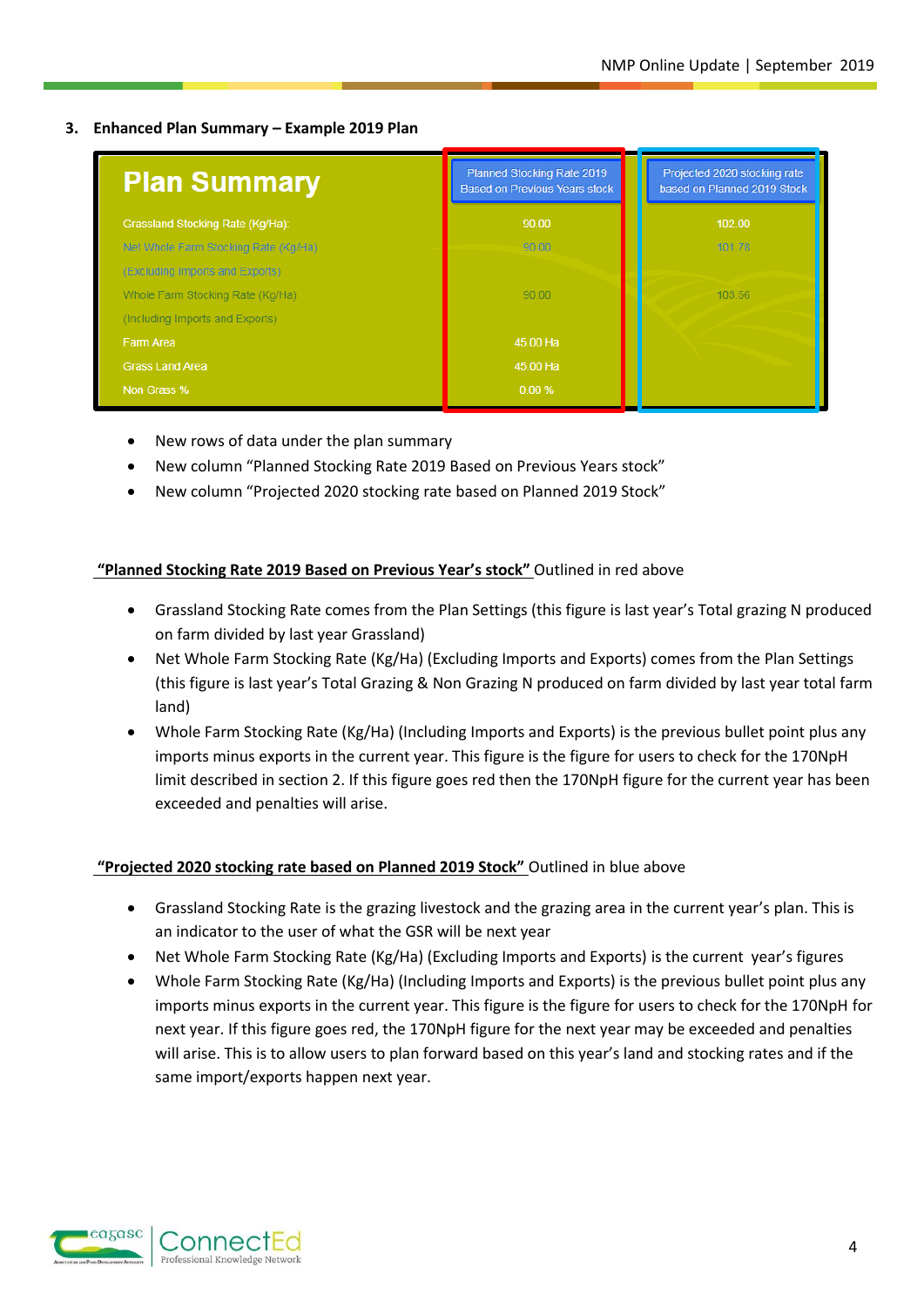# <span id="page-5-0"></span>**4. Case Study A - Exporting manures to come below the relevant 170NpH or 250NpH**

To help users calculate the amount of manures that must be exported in the current year to ensure that farms don't exceed the 170 NpH or 250 NpH limit in accordance with Nitrates Directive SI 605/2017 for calculating this limit.

- 170 NpH limit for current year without derogation all farms must be under this to avoid penalty must be less than 170.50kgs at Figure A below
- 250 NpH limit for current year all derogation farms must be under this to avoid penalty must be less than 250.50 kgs at Figure B below

| <b>Plan Summary</b>                     | Planned Stocking Rate 2019<br><b>Based on Previous Years stock</b> |          |        | Projected 2020 stocking rate<br>based on Planned 2019 Stock |          |
|-----------------------------------------|--------------------------------------------------------------------|----------|--------|-------------------------------------------------------------|----------|
| <b>Grassland Stocking Rate (Kg/Ha):</b> | 90.00                                                              |          | 101.78 |                                                             |          |
| Net Whole Farm Stocking Rate (Kg/Ha)    |                                                                    | 90.00    |        | 101.78                                                      |          |
| (Excluding Imports and Exports)         |                                                                    |          |        |                                                             |          |
| Whole Farm Stocking Rate (Kg/Ha)        | Figure A                                                           | 90.00    |        | 101.78                                                      | Figure B |
| (Including Imports and Exports)         |                                                                    |          |        |                                                             |          |
| Farm Area                               |                                                                    | 45.00 Ha |        |                                                             |          |
| <b>Grass Land Area</b>                  |                                                                    | 45.00 Ha |        |                                                             |          |
| Non Grass %                             |                                                                    | 0.00%    |        |                                                             |          |

#### **Planned Stocking Rate 2019 based on planned 2019 stock column**

- $\bullet$  GSR Planned column = 90 Kg/ha NpH
- Net Whole Farm Stocking Rate (Kg/Ha) (Excluding Imports and Exports) Planned column = 90 Kg/ha NpH
- Whole Farm Stocking Rate (Kg/Ha) (Including Imports and Exports) Planned column = 160 Kg/ha NpH. This is due to imports in the current years plan so <170 Kg/ha so under the 170N Kg/ha NpH limit. See changes below

| <b>Plan Summary</b>                  | Planned Stocking Rate 2019<br><b>Based on Previous Years stock</b> | Projected 2020 stocking rate<br>based on Planned 2019 Stock |
|--------------------------------------|--------------------------------------------------------------------|-------------------------------------------------------------|
| Grassland Stocking Rate (Kg/Ha):     | 90.00                                                              | 101.78                                                      |
| Net Whole Farm Stocking Rate (Kg/Ha) | 90.00                                                              | 101.78                                                      |
| (Excluding Imports and Exports)      |                                                                    |                                                             |
| Whole Farm Stocking Rate (Kg/Ha)     | 160.00                                                             | 171.78                                                      |
| (Including Imports and Exports)      |                                                                    |                                                             |
| Farm Area                            | 45 00 Ha                                                           |                                                             |
| <b>Grass Land Area</b>               | 45.00 Ha                                                           |                                                             |
| Non Grass %                          | 0.00%                                                              |                                                             |

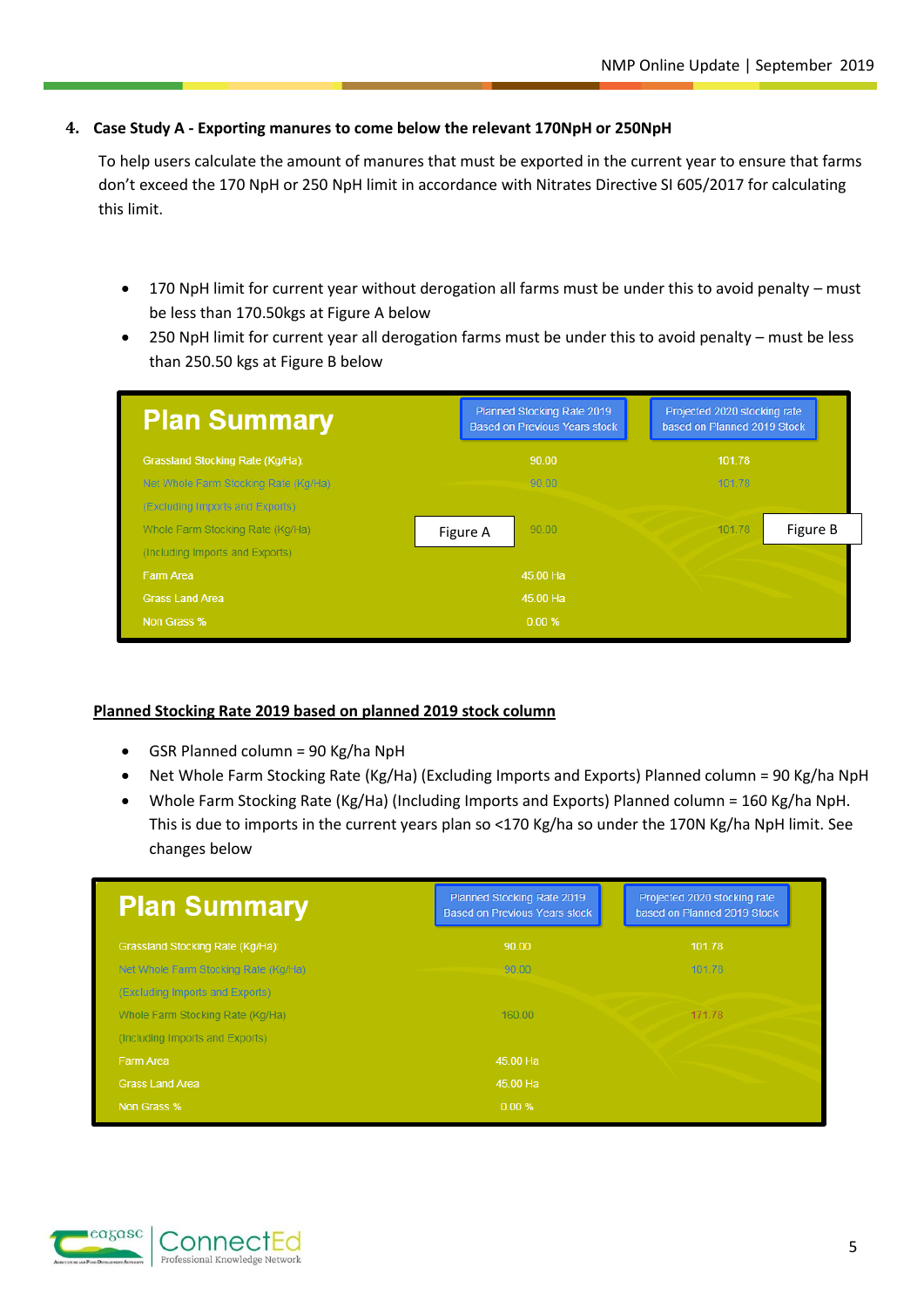# **Projected Stocking Rate 2020 Based on previous years stock column**

- GSR Projected column = 101.78 Kg/ha NpH. Current year's grazing animals and grassland so allows the user to look forward for next year.
- Net Whole Farm Stocking Rate (Kg/Ha) (Excluding Imports and Exports) Projected column = 101.78 Kg/ha NpH. If there were non-grazing animals on the farm these would be taken into account as well as grazing animals in this calculation.
- Whole Farm Stocking Rate (Kg/Ha) (Including Imports and Exports) Projected column = 171.46 is the previous bullet point plus any imports minus exports in the current year. This has turned red. Therefore, based on current year's stock figures, land area and using the same imports in the current year next year that import/exports the next year will be >170 Kg/ha so DAFM penalties will apply next year.
- Check warnings at all stages during imports for **Warning! Max P Exceeded, Reduce/Remove Organic Imports or Increase Exports of manures to resolve issue as this will indicate that the P limit has been reached by imports**
- If chemical P has also been used this needs to be reduced further

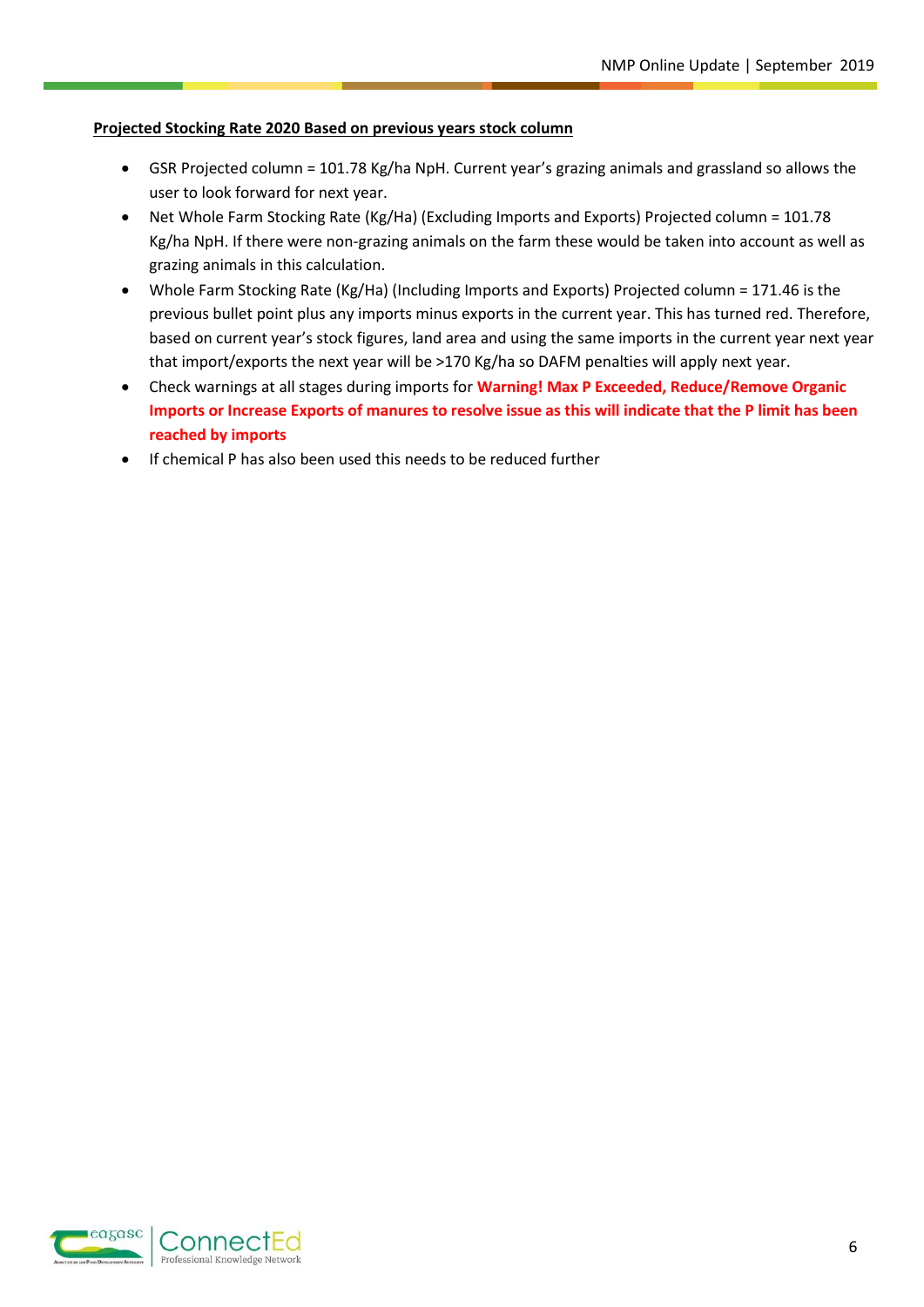# <span id="page-7-0"></span>**5. Case Study B – Derogation farm exporting to <250Kg/ha**

- Example below of a derogation farm with WFSR of 279 Kg NpH in previous year and planned WFSR for current year is 281.32 Kg NpH.
- How much organic manure needs to be exported to bring the WFSR <250 to comply with derogation rules?
- Without exports Plan Summary looks like this

| <b>Plan Summary</b>                  | Planned Stocking Rate 2019<br><b>Based on Previous Years stock</b> |           | Projected 2020 stocking rate<br>based on Planned 2019 Stock |        |  |
|--------------------------------------|--------------------------------------------------------------------|-----------|-------------------------------------------------------------|--------|--|
| Grassland Stocking Rate (Kg/Ha):     |                                                                    | 279.00    |                                                             | 281.32 |  |
| Net Whole Farm Stocking Rate (Kg/Ha) |                                                                    | 279.00    |                                                             | 281.32 |  |
| (Excluding Imports and Exports)      |                                                                    |           |                                                             |        |  |
| Whole Farm Stocking Rate (Kg/Ha)     | Figure 1                                                           | 279.00    |                                                             | 281.32 |  |
| (Including Imports and Exports)      |                                                                    |           |                                                             |        |  |
| Farm Area                            |                                                                    | 139.15 Ha |                                                             |        |  |
| <b>Grass Land Area</b>               |                                                                    | 139.15 Ha | Figure 2                                                    |        |  |
| Non Grass %                          |                                                                    | 0.00%     |                                                             |        |  |

- To get <250 Kg/N/Ha you take your Net Whole Farm Stocking Rate (excluding Import and Exports) (Figure 1 – from previous year and in plan settings) and deduct 249 Kg/N/Ha which is your target for the farm (or less to err on the safe side).
- 281.32Kg NpH 249 Kg NpH = 32.32 Kg NpH needs to be exported.
- To find the total N that needs to be exported; we multiply our 32.32 Kg NpH by the amount of Ha we have 139.15Ha (Figure 2 – current years lands). 32.32 Kg NpH x 139.15 Ha = 4497.33 Total Kg of N
- To convert these Kgs of N into tonnes of Slurry we divide by 5 as slurry has N content 5 Kg/T or 4.5 Kg/T if we were exporting FYM and 4.2Kg/T for pig slurry.
- Total Kg N 4497.33 / 5 = 899.46 Tonnes of slurry need to be exported.
- With this Export the client has been brought back under the Derogation Limits of 250 Kg/N/Ha Figure 3 this shown below

| <b>Manure Type</b>                   | <b>Quantity (t)</b> | <b>Available N (kg)</b> |         | <b>Available P (kg)</b>                                            |       | <b>Available K (kg)</b>                                     |  |  |
|--------------------------------------|---------------------|-------------------------|---------|--------------------------------------------------------------------|-------|-------------------------------------------------------------|--|--|
| Cattle Slurry                        | 899.5               |                         | 1,799.0 |                                                                    | 719.6 | 3,148.3                                                     |  |  |
|                                      |                     |                         |         |                                                                    |       |                                                             |  |  |
| <b>Plan Summary</b>                  |                     |                         |         | Planned Stocking Rate 2019<br><b>Based on Previous Years stock</b> |       | Projected 2020 stocking rate<br>based on Planned 2019 Stock |  |  |
| Grassland Stocking Rate (Kg/Ha):     |                     |                         |         | 279.00                                                             |       | 281.32                                                      |  |  |
| Net Whole Farm Stocking Rate (Kg/Ha) |                     |                         | 279.00  |                                                                    |       | 281.32                                                      |  |  |
| (Excluding Imports and Exports)      |                     |                         |         |                                                                    |       |                                                             |  |  |
| Whole Farm Stocking Rate (Kg/Ha)     |                     |                         |         | 246.68                                                             |       | 249.00                                                      |  |  |
| (Including Imports and Exports)      |                     |                         |         |                                                                    |       | Figure 3                                                    |  |  |
| Farm Area                            |                     |                         |         | 139.15 Ha                                                          |       |                                                             |  |  |
| <b>Grass Land Area</b>               |                     |                         |         | 139.15 Ha                                                          |       |                                                             |  |  |
| Non Grass %                          |                     |                         |         | 0.00%                                                              |       |                                                             |  |  |

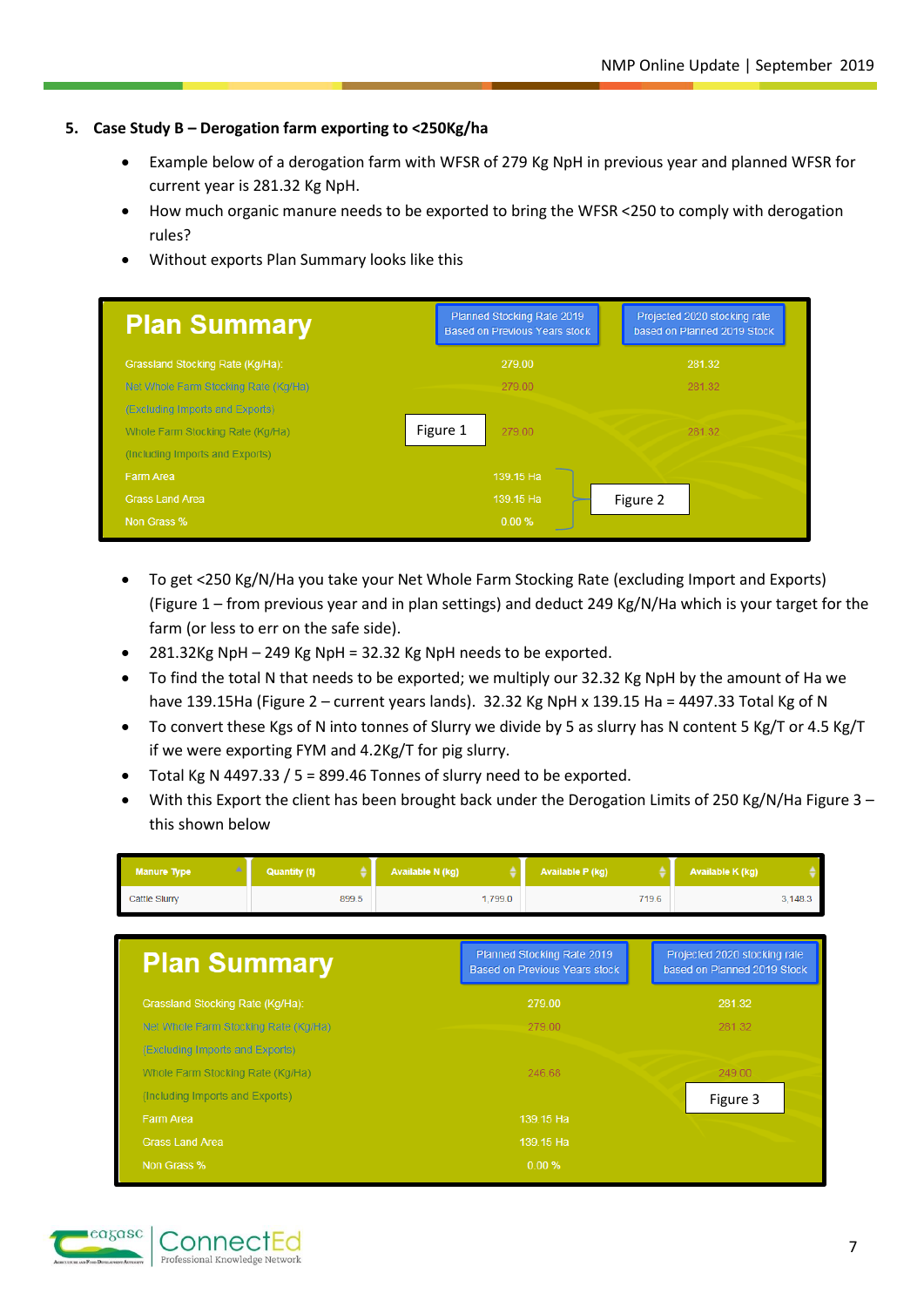# <span id="page-8-0"></span>**6. Case Study C – Mixed Tillage farm importing to <170Kg/ha**

| <b>Plan Summary</b>                  | <b>Planned Stocking Rate</b><br>2019 Based on Previous<br>Years stock | Projected 2020 stocking<br>rate based on Planned<br>2019 Stock |
|--------------------------------------|-----------------------------------------------------------------------|----------------------------------------------------------------|
| Grassland Stocking Rate (Kg/Ha):     | 130.00                                                                | 131.92                                                         |
| Net Whole Farm Stocking Rate (Kg/Ha) | 80.00                                                                 | 78.24                                                          |
| (Excluding Imports and Exports)      |                                                                       |                                                                |
| Whole Farm Stocking Rate (Kg/Ha)     | 80.00                                                                 | 78.24                                                          |
| (Including Imports and Exports)      |                                                                       |                                                                |
| Farm Area                            | 135,80 Ha                                                             |                                                                |
| <b>Grass Land Area</b>               | 80.54 Ha                                                              |                                                                |
| Non Grass %                          | 40.70 %                                                               |                                                                |

- Mixed enterprise with Tillage that wish to import organic manures.
- Need to check imports to bring the WFSR in current year to just below <170 Kg NpH.
- Take your Net Whole Farm Stocking Rate (excluding Import and Exports) (Figure 1) and deduct 169 Kg/N/Ha which is your target for the farm
- Total Kg's N to be exported 80Kg/Ha 169Kg/Ha = 89 Kg NpH left to import.
- To find Total N that needs to be exported we multiply our 89 Kg NpH by the amount of Ha we have 135.8Ha (Figure 2). 89 Kg NpH x 135.8Ha = 12,086.20 Kg of N (Minus any chemical N bought)
- To convert these Kgs of N into tonnes of Slurry we divide by 4.2 as pig slurry has N content 4.2 Kg/T, 4.5 Kg/T if we were importing FYM and 5 Kg/T for Cattle slurry. 12,325.21 / 4.2= 2934.5 Tonnes of pig slurry need to be imported.
- See figure 4 below showing 169.26 Kg NpH